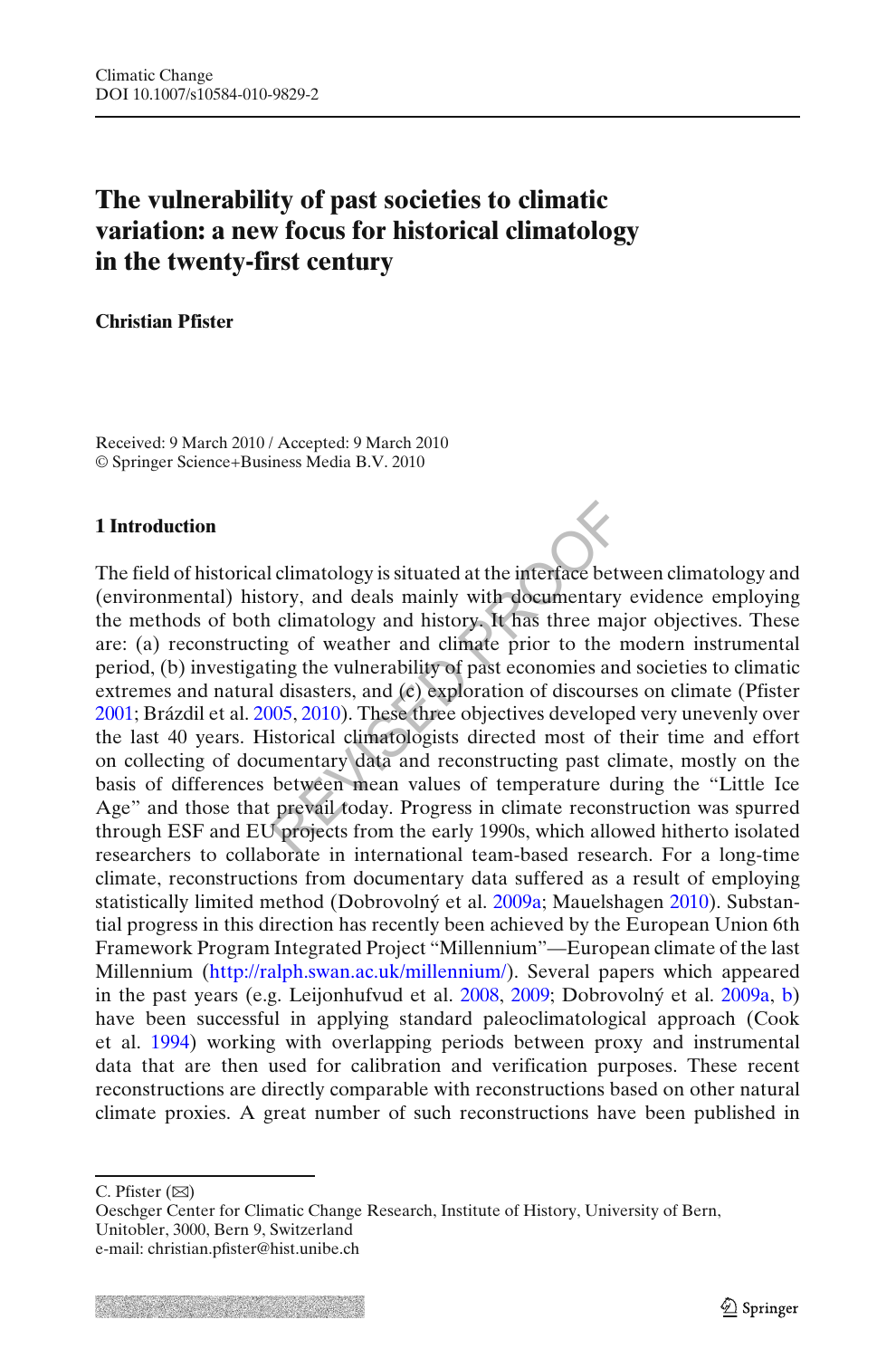*Climatic Change* which thus served as the main platform for disseminating findings from the field "historical climatology" (Brázdil et al[.](#page-4-0) [2005,](#page-4-0) [2010](#page-4-0)).

When the greenhouse warming problem became an issue from the 1990s, the study of present and possible future climatic impacts on humankind also developed into a well-funded area of research alongside that of climate reconstructions. One would expect that this train of events might have stimulated "historical climatology" to embark on investigations about the climatic vulnerability experienced by past societies. However, this field has received so far very limited attention. A browsing of 500 papers published in *Climatic Change* yielded less than a dozen articles in which either the vulnerability of past societies prior to the Modern Instrumental Period or past social representations and memories of climate were addressed (e.g. Behringer [1999;](#page-4-0) Diaz and Stehle [2007](#page-5-0); Endfield [2007;](#page-5-0) Perch-Nielsen et al. [2008](#page-5-0); Ka-wai-Fan [2009;](#page-5-0) Pfister et al. [2010](#page-6-0)). Admittedly, interdisciplinary disaster research together with social scientific studies became increasingly attractive for historians in the wake of the International Decade of Natural Disaster Reduction in the 1990s; but climatic aspects remained marginal to the debates and most of the relevant papers were published in social science journals (Schenk and Engel[s](#page-6-0) [2007;](#page-6-0) Mauelshage[n](#page-5-0) [2010\)](#page-5-0). For this reason my editorial asks why the studies of past societies related to climate variations have hitherto remained marginal in historical climatology when compared to climate reconstructions. Subsequently, I will argue why historical climatologists should put a new focus on societal aspects of past climate variations.

cence journals (schenk and Engels 2007;<br>ditorial asks why the studies of past societ<br>rto remained marginal in historical climate<br>ctions. Subsequently, I will argue why his<br>us on societal aspects of past climate variat<br>list The influential "History of Climate" of Emmanuel Le Roy Ladurie [\(1971\)](#page-5-0) is the most appropriate point of departure for the discussion. The French historian became aware in the 1960s that geographers and physicists were taking an interest in the evidence on past climate offered by historical documents. He discovered a suitable proxy for assessing temperature in the warm season in the form of long, continuous, quantitative and relatively homogenous series about the timing of vine harvests. Having been a student of Fernand Braudel (1902–1985), the French historian wrote his history of climate according to the Braudelian scheme of historical temporalities. It is well known that Braudel (1995) defined three levels of historical accounts. The topmost level is that of short-term events and individuals; the middle level comprises perennial trade cycles, whereas the bottom level describes multidecadal to centennial structures among which Braudel counted changes in climate. He played down the short-term level against the longer time-scales seeing events and individuals as the "ephemera" or "trivia" of the past. Le Roy Ladurie's concept of the Little Ice Age fits perfectly into the Braudelian "long duration" tradition. He concluded that all seasons had undergone a more or less synchronous cooling in the late sixteenth century. Likewise, he assumed that the warming from the late nineteenth century was more or less synchronous in all seasons. His book leaves the impression that there was a distinct Little Ice Age climate which was predominantly cold and rainy. Moreover the French historian impressively supported his point of view from pictorial representations of historical glaciers. The Rhone Glacier near Gletsch (Canton Valais) is perhaps the most spectacular among them. At the time of its peak expansion in 1856 it had filled the valley with an enormous mass of ice which then rapidly vanished in the subsequent period of warming. By reducing humans to the function of weather observers the French historian offered a history of climate without a human focus. Therefore, not only did he break away from the traditional topics and approaches of historiography, but he simultaneously disregarded the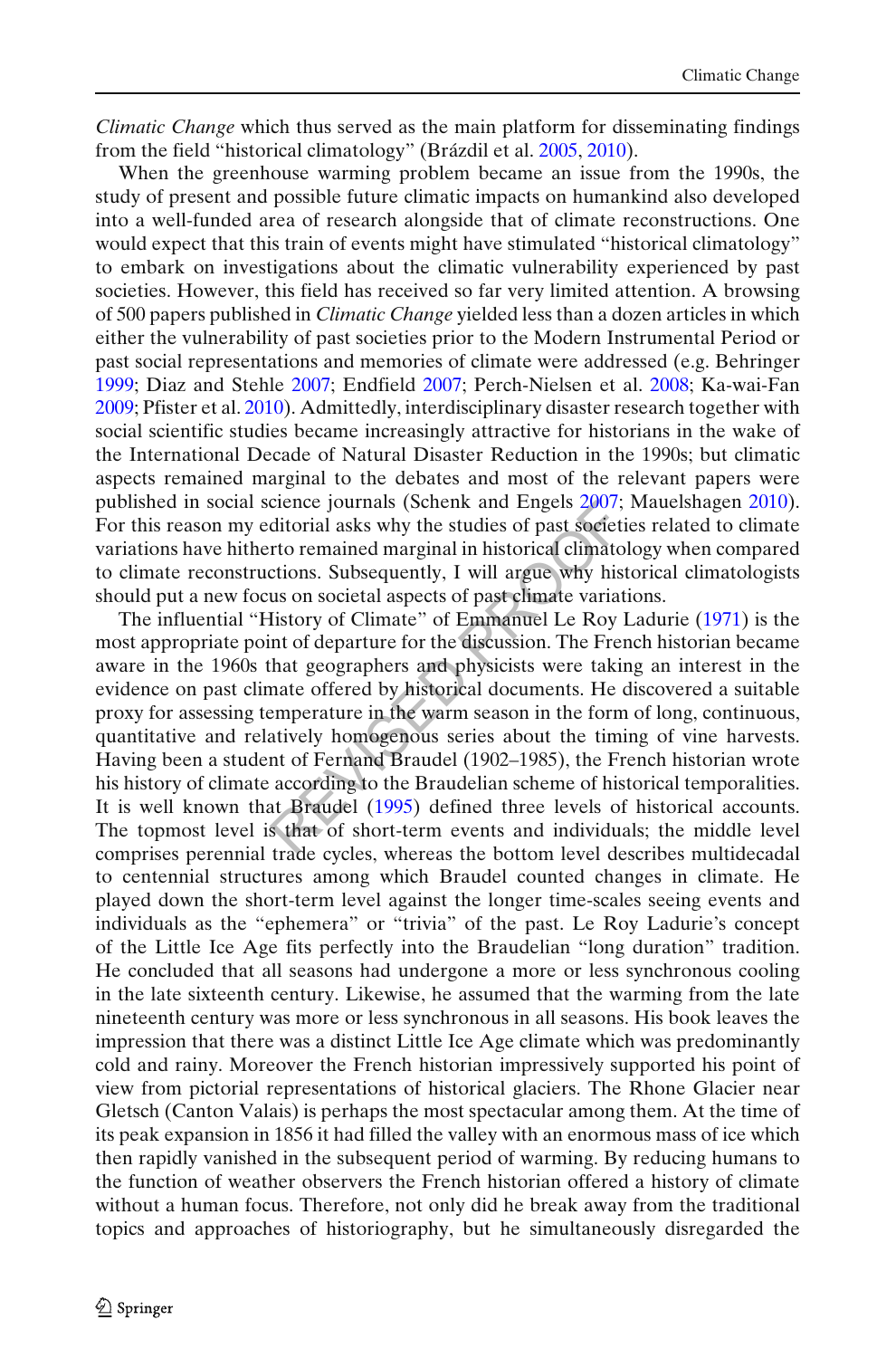fundamental dichotomy between natural sciences and the humanities. In agreement with the Braudelian concept of historical temporalities Le Roy Ladurie concluded that "*in the long term* [emphasis added by C.P.] the human consequences of climate seem to be slight, perhaps negligible, and certainly difficult to detect" (Le Roy Laduri[e](#page-5-0) [1971](#page-5-0)). For several decades this claim of the founding father of historical climatology served as a key argument to shun attempts to assess societal dimensions of climatic change.

by contemporaries to bear the risk of widesp-<br>
1984, 2005, 2007). In recent years, Le R<br>
bout the human history of climate as he hild<br>
ate on harvests and subsistence crises in t<br>  $04$ ). Humans enjoy, in part, two dimensi At first sight, Le Roy Ladurie seems to have been right: people may adapt their way of living to a changing climate in the longer term. Innovations that are better suited to a new situation will come to be accepted, while older outdated practices may quietly disappear. However, the French historian did not argue on the appropriate level of temporalities. People are known to be highly vulnerable to short-term climate shocks known to have affected everyday life, i.e. nature-induced disasters and considerable departures, both positive and negative, from average conditions of temperature and precipitation. A history of climate and society should therefore draw on extreme events and highlight changes in the frequency of such weather spells as were recognised by contemporaries to bear the risk of widespread weather-related crop failures (Pfister 1984, 2005, 2007). In recent years, Le Roy Ladurie adopted this point of view about the human history of climate as he highlighted the impact of weather and climate on harvests and subsistence crises in the preindustrial past (Le Roy Laduri[e](#page-5-0) [2004](#page-5-0)). Humans enjoy, in part, two dimensions of existence and spheres of causation, the natural and the cultural. With their bodies, humans are part of the material sphere of nature. With their minds, they are part of the symbolic sphere of culture (Sieferle 1997). Weather, rather than climate, had a prominent place in both spheres. Prior to the age of large technical systems, it was, via the foodsystem, the energy system and the risk of climate-related epidemics, a significant component in man's biological life. At the same time, it held a prominent place in people's minds (e.g. Münch 1992). Rather than smoothed temperature curves on a high level of spatial aggregation, historians working on impacts of and discourses on past climate therefore need evidence that offers a high resolution in terms of time, space and of climate elements themselves. Such detailed requirements are met in individual documentary sources on climate such as chronicles and (weather) diaries. Given this situation, historical climatologists had to develop their own approach of climate reconstruction which allows for working with data on different time scales from daily weather observations to seasonal and annual indices of temperature and precipitation (Pfister [1984;](#page-5-0) Brázdil et al. [2005\)](#page-4-0).

However, data situated on both macro and micro-level are difficult to bring in line, because their temporal and spatial frameworks are to some extent incompatible. Reports on the micro level demonstrate those ways in which extreme events influenced humans and affected their decision making. However, such episodes are too fragmented to be integrated into narratives of climatic change on longer time scales. Macro-level accounts, on the other hand, provide impressive long-term surveys of climate change without, however, providing conclusive links to human history. At least, climate history on the macro level offers an interpretative framework, in which meaning may be attributed to individual climate anomalies. It matters for human perception and interpretation, as well as for measures being taken, whether extreme anomalies were episodic or whether they occurred frequently within a couple of years.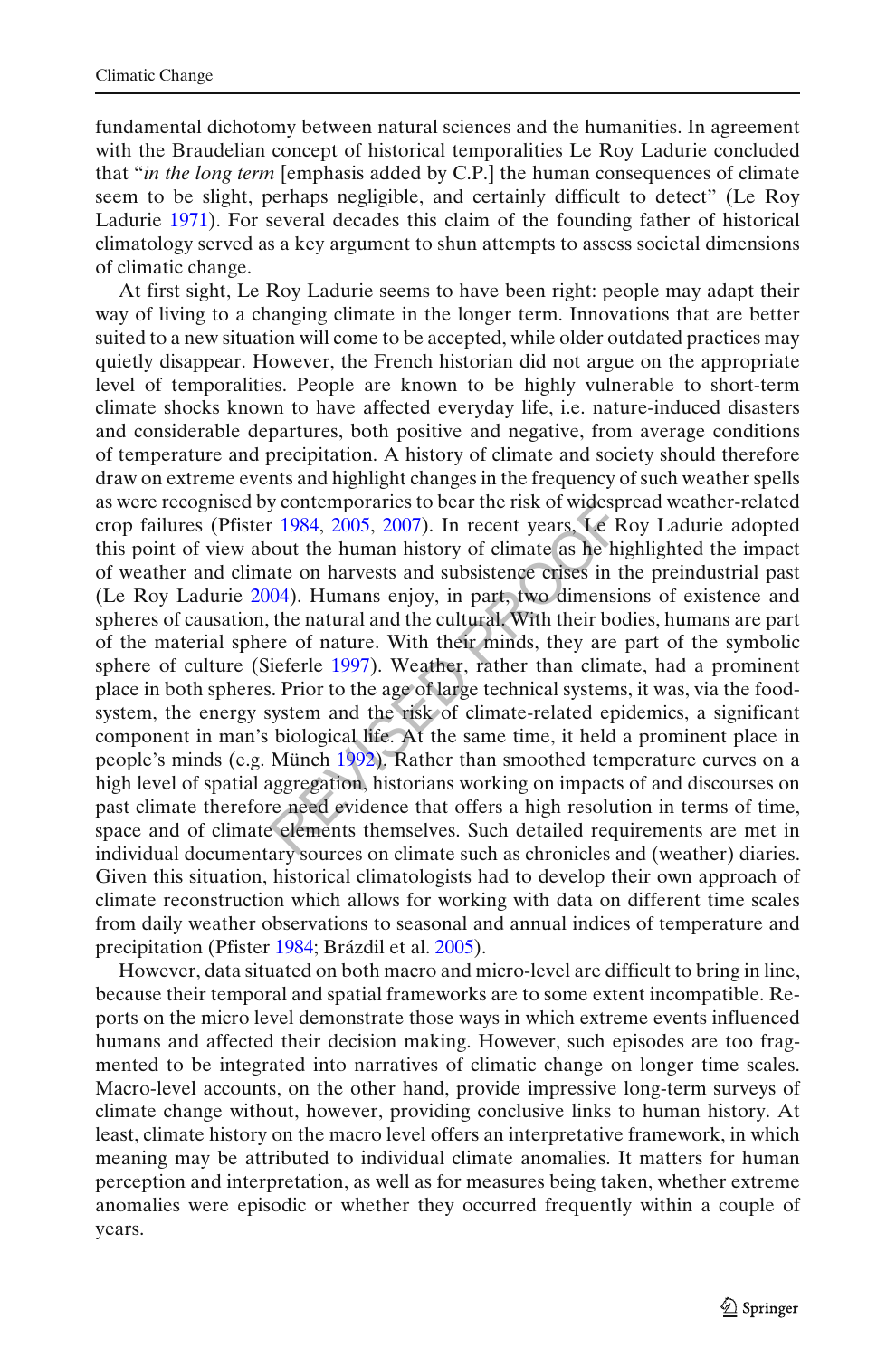It is hardly surprising that climate history and cultural history have until recently been written separately (e.g. Behringer [2007](#page-4-0)), even though they share a common object, which is mankind. During the last two decades, the mainstream of historiographers has moved away from dealing with the facts of material life in order to explore the promising new field of cultural history. This has been the case even in fields such as demography (e.g. Livi Bacci [1999\)](#page-5-0), where climate change was previously given at least some consideration (e.g. Post [1985\)](#page-6-0). Influential economic historians likewise dow[n](#page-5-0)played the significance of climate (Mauelshagen [2009\)](#page-5-0). For example, De Vries postulated that any test of climatic influences on economic life in general should take the form of an econometric model, which in addition to climatic data includes all the other significant variables (De Vrie[s](#page-5-0) [1981\)](#page-5-0). Given the fragmentary nature of relevant sources and their limited potential for quantification, such a concept is chimerical. There is little hope of getting enough reliable evidence to drive such a sophisticated model for a given territory. Nobel laureate Robert W. Fogel even tried to disprove any relationship between climatic extremes and famines, claiming that "famines were caused not by natural disasters but by dramatic redistributions of entitlements to grain" (Foge[l](#page-5-0) [1992\)](#page-5-0). Nobody is going to put the significance of entitlement failures into question, but the one sidedness of Fogels' claim remains yet questionable.

Nobody is going to put the significance of<br>
e one sidedness of Fogels' claim remains yeas<br>
e one sidedness of Fogels' claim remains yeas<br>
en a disincline<br>
ry. Their reluctance is connected to their<br>
postulates that climati There is good reason why most historians are disinclined to tackle climate as a factor in history. Their reluctance is connected to their refusal of climatic determinism, which postulates that climatic factors have been among the greatest factors in determining the course of human history (e.g. Huntington [1924](#page-5-0)). Climate determinism is not a homogenous pattern of thought. In fact, it changed over time being connected to ever more novel theories of climate, beliefs and tendencies (Mauelshagen and Pfister 2010). Nico Stehr and Hans von Storch pointed out that in the perspective of the history of ideas most climate impact studies are products of latent or open climate determinism lingering on among natural scientists (e.g. Hsü [\(2000](#page-5-0)), which is in turn related to the persistence of the two different scientific cultures of natural sciences and the humanities (Stehr and von Storc[h](#page-6-0) [2000\)](#page-6-0). In many studies, society is perceived as a black box assumed to react in a given way to outside stimuli in the form of climate impacts. In the perspective of climate impact research, the black box needs to be opened in order to investigate and understand the situation and logic of the impacted society.

Admittedly, effects of climatic fluctuations "on the course of history," are difficult to demonstrate because most of the factors include many internal processes compensating for adverse climatic effects (Kate[s](#page-5-0) [1985\)](#page-5-0). It is frequently overlooked that both "climate" and "history" are blanket terms, situated on such a high level of abstraction that relationships between them cannot be investigated in a meaningful way in accordance with the rules of scientific methodology. On a very general level, it could be said that beneficial climatic effects tend to enlarge the scope of human action, whereas climatic shocks tend to restrict it. Which sequences of climatic situations mattered depends upon the impacted unit and the environmental, cultural and historical context. This statement needs even to be restricted in the sense that the term "climatic shock" itself is ambiguous, as it is well known that some of the people and groups involved always take advantage of situations of general distress, both economically and politically. It needs to be emphasized that investigating past climate and its significance for, and its perception by, humans does not imply as a matter of course that climate is considered to be a determinant factor. Rather, it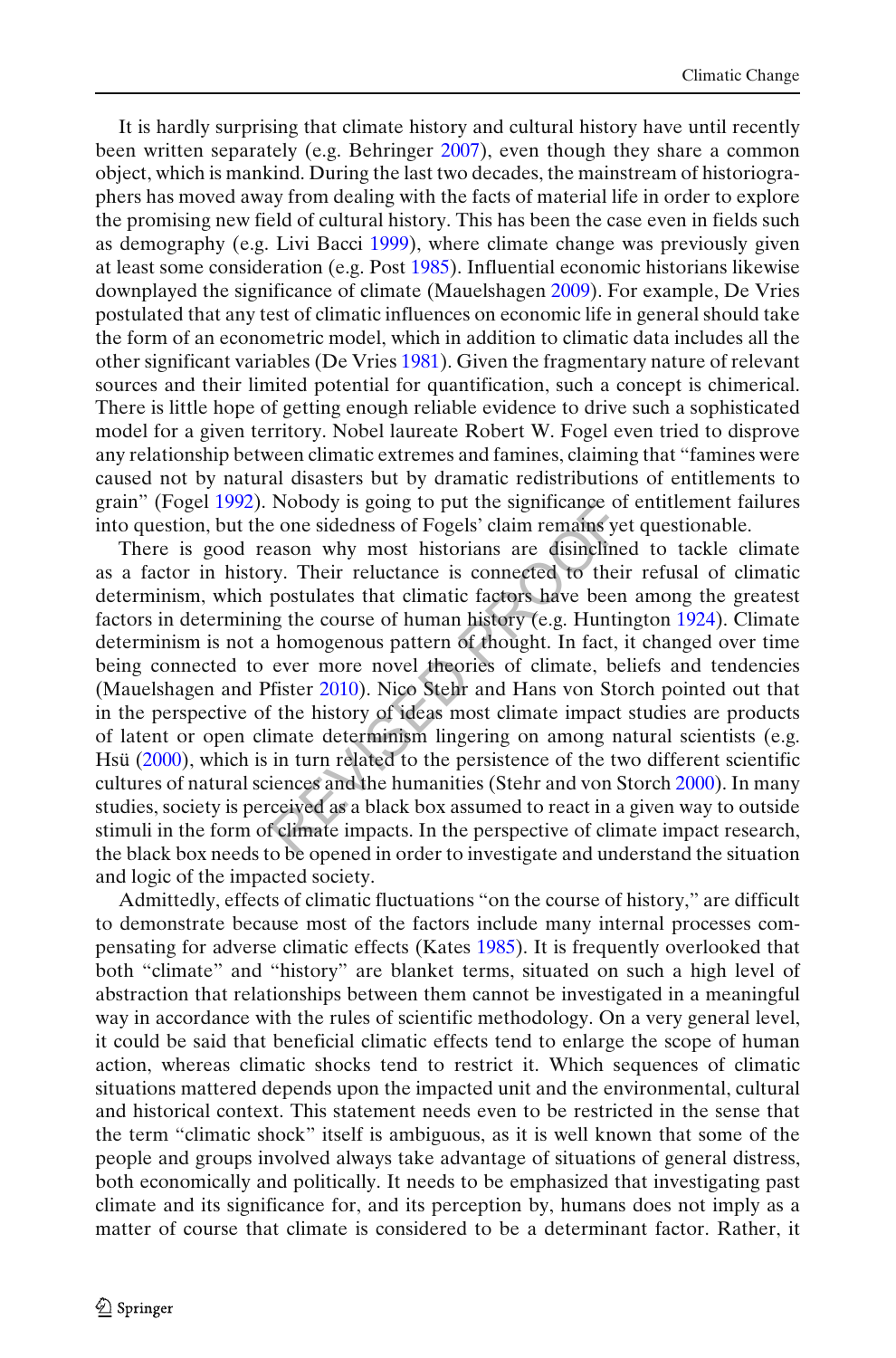<span id="page-4-0"></span>is assumed that climate is among those conditions—as are population growth and wars—which may be significant in accounting for a given situation. Whether and to what extent climatic factors mattered for social vulnerability needs to be determined through empirical analyses (Pfister [2005](#page-5-0); Pfister and Brázdil [2006\)](#page-6-0).

asp this reality as an opportunity to embate<br>y to climates in the past. Such projects sho<br>ability. Therefore "best data studies" show<br>wentieth centuries (Mauelshagen and Pfi<br>crisis in the Western World" (Post 1977)<br>Tambora Over the last three years future changes in climate as a consequence of global warming have jumped to the forefront of discussion all over the world. The time to meet the challenge is known to be limited. "Yet, as collective humanity we are only just beginning to take the steps needed to respond to the threats that we and the succeeding generations are confronting" (Gidden[s](#page-5-0) [2009\)](#page-5-0). It is not at all clear, whether and how the agents—individuals, enterprises, communities, states, international bodies—will meet the enormous challenge to mitigate the impacts and adapt to the consequences of future changes in climate. In any case, the ball is in the court of societies themselves and it is to be expected, that different societies will respond in different ways to the challenge offered by climatic change. Studies of socio-environmental responses to climatic change and climatic impacts need to draw from past experience. Historical climatologists, as far as they are genuine historians, should grasp this reality as an opportunity to embark on investigations of social vulnerability to climates in the past. Such projects should not be hampered by limited data availability. Therefore "best data studies" should be conducted for the nineteenth and twentieth centuries (Mauelshagen and Pfister [2010](#page-5-0)). Of these, the "last subsistence crisis in the Western World" (Post 1977) which was triggered by the explosion of Tambora in April, 1815, would be an ideal case to draw a wider global picture (Harington 1992) which could be substantially deepened in Europe, in the United States and perhaps elsewhere. Needless to say, a universallyapplicable picture of social vulnerability to climate impacts is not to be expected from such studies. Quite the contrary: it would be worthwhile to illustrate the plurality of human responses and solutions in mitigating societal vulnerability to climate variability**.** Such cooperation would yield a picture of man's relation with climate which is tailored to the realities of the twenty-first century.

**Acknowledgements** Dennis Wheeler, Sunderland, is acknowledged for providing style corrections. Rudolf Brázdil, Brno, is acknowledged for contributing valuable suggestions.

## **References**

- Behringer W (1999) Climatic change and witch-hunting, the impact of the little ice age on mentalities. Clim Change 43:335–351
- Behringer W (2007) Kulturgeschichte des Klimas. Von der Eiszeit bis zur globalen Erwärmung. Beck, München, p 352
- Braudel F (1995) The Mediterranean and the Mediterranean World in the Age of Philippe II, 2 vol. University of California press, Berkeley, p 1375
- Brázdil R, Pfister C, Wanner H, von Storch H, Luterbacher J (2005) Historical climatology in Europe—the state of the art. Clim Change 70:363–430
- Brázdil R, Dobrovolný P, Luterbacher J, Moberg A, Pfister C, Wheeler D, Zorita E (2010) European climate of the past 500 years: new challenges for historical climatology. Clim Change. doi[:10.1007/s10584-009-9783-z](http://dx.doi.org/10.1007/s10584-009-9783-z)
- Cook ER, Briffa KR, Jones PD (1994) Spatial regression methods in dendroclimatology: a review and comparison of two techniques. Int J Climatol 14:379–402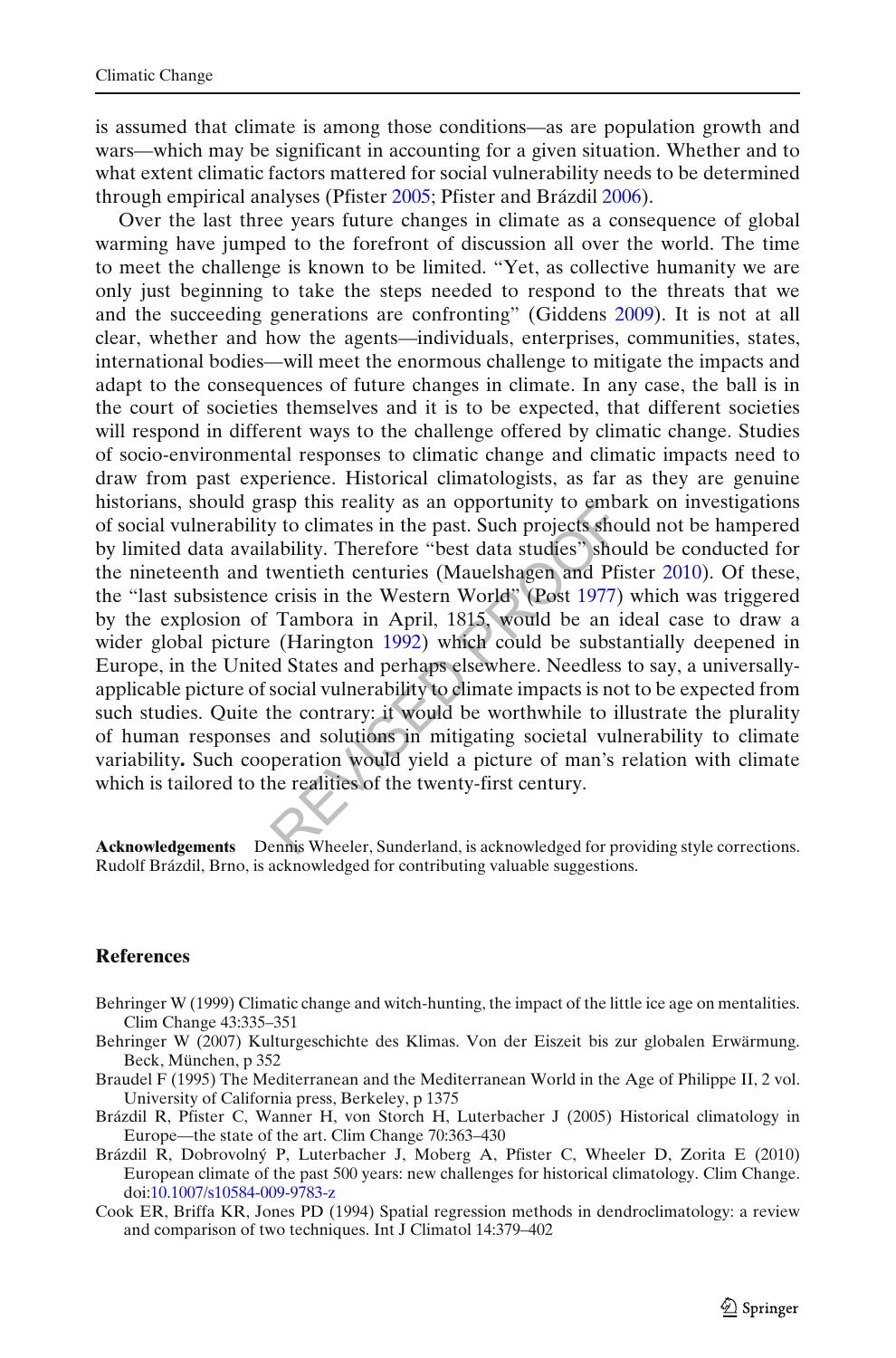- <span id="page-5-0"></span>De Vries J (1981) Measuring the impact of climate on history: the search for appropriate methodologies. In: Rotberg RI, Rabb TK (eds) Climate and history, studies in interdisciplinary history. Princeton University Press, Princeton, p 280
- Dobrovolný P, Brázdil R, Valášek H, Kotyza O, Macková J, Halícková M (2009a) A standard ˇ palaeoclimatological approach to temperature reconstruction in historical climatology: an example from the Czech Republic, AD 1718–2007. Int J Climatol 29:1478–1492
- Dobrovolný P, Moberg A, Brázdil R, Pfister C, Glaser R, Wilson R, von Engelen A, Limanowka D, Halièková M, Macková J, Kiss A, Riemann D, Luterbacher J, Böhm R (2009b) Monthly, seasonal and annual temperature reconstructions for Central Europe derived from documentary evidence and instrumental records since AD 1500. Clim Change. doi[:10.1007/s10584-009-9724-x](http://dx.doi.org/10.1007/s10584-009-9724-x)
- Diaz HF, Stehle DW (2007) Climate and cultural history in the Americas: an overview. Clim Change. doi[:10.1007/s10584-007-9237-4](http://dx.doi.org/10.1007/s10584-007-9237-4)
- Endfield G (2007) Archival explorations of climatic variability and social vulnerability in colonial Mexico. Clim Change 83:9–38
- Fogel RW (1992) Second thoughts on the European escape from hunger. Famines, Chronic Malnutrition and Mortality Rates. In: Osmani SR (ed) Nutrition and poverty. Clarendon Press, Oxford, pp 243–286
- Giddens A (2009) The politics of climate change. Polity, Cambridge, p 260
- Harington CR (ed) (1992) The year without a summer? World Climate in 1816. Canadian Museum of Nature, Ottawa, p 576
- Hsü KJ (2000) Klima macht Geschichte. Menschheitsgeschichte als Abbild der Klimaentwicklung. Orell Füssli, Zürich, p 334
- Huntington E (1924) Civilization and climate. Yale University Press, New Haven, p 453
- Kates RW (1985) The interaction of climate and society. In: Kates RW, Ausubel JH, Berberian M (eds) Climate impact assessment, SCOPE, vol 27. Studies of the Interaction of Climate and Society, John Wiley, Chichester, pp 3–36
- Ka-wai-Fan (2009) Climatic change and dynastic cycles in Chinese history: a review essay. Clim Change. doi[:10.1007/s0584-009-9702-3](http://dx.doi.org/10.1007/s0584-009-9702-3)
- Leijonhufvud L, Wilson R, Moberg A (2008) Documentary data provide evidence of Stockholm average winter to spring temperatures in the eighteenth and nineteenth centuries. Holocene 18:333–343
- acht Geschichte. Menschheitsgeschichte als Abbil-<br>p 334<br>ilization and climate. Yale University Press, New Interaction of climate and society. In: Kates RW,<br>act assessment, [S](http://dx.doi.org/10.1007/s10584-009-9650-y)COPE, vol 27. Studies of the In<br>Chichester, pp 3-Leijonhufvud L, Wilson R, Moberg A, Söderberg J, Retsö D, Söderlind U (2009) Five centuries of Stockholm winter/spring temperatures reconstructed from documentary evidence and instrumental observations. Clim Change. doi:10.1007/s10584-009-9650-y
- Le Roy Ladurie E (1971) Times of Feast, Times of Famine: A History of Climate since the Year 1000, translated by Barbara Bray, Allen & Unwin, London, 426 pp. (Original publication Histoire du Climat depuis l'an Mil, Paris 1967)
- Le Roy Ladurie E (2004) Histoire humaine et comparée du climat. Canicules et Glaciers XIIIe-XVIIIe siècles. Fayard, Paris, p 740
- Livi Bacci M (1999) The population of Europe. Blackwell, Oxford, p 220
- Mauelshagen F (2009) Keine Geschichte ohne Menschen: Die Erneuerung der historischen Klimawirkungsforschung aus der Klimakatastrophe. In: Kirchhofer A, Krämer D, Merki CM, Poliwoda GN, Stuber M, Summermatter S (eds) Nachhaltige Geschichte. Festschrift für Christian Pfister. Chronos, Zürich, pp 169–193
- Mauelshagen F (2010) Klimageschichte der Neuzeit 1500–1900. WGB, Darmstadt, p 144
- Mauelshagen F, Pfister C (2010) Vom Klima zur Gesellschaft: Klimageschichte im 21. Jahrhundert. In Welzer H, Soeffner HG, Giesecke D (eds) Klimakulturen. Soziale Wirklichkeiten im Klimawandel. Campus Verlag, Frankfurt/M (in press)
- Münch P (1992) Lebensformen in der Frühen Neuzeit. Propyläen, Frankfurt, p 603
- Perch-Nielsen S, Bättig MB, Imboden D (2008) Exploring the link between climate change and migration. Clim Change 91:375–393
- Pfister C (1984) Das Klima der Schweiz von 1525 bis 1860 und seine Bedeutung in der Geschichte von Bevölkerung und Landwirtschaft, 2 vols, Haupt, Bern, 814, p 163
- Pfister C (2001) Klimawandel in der Geschichte Europas. Zur Entwicklung und zum Potenzial der historischen Klimatologie. Österreichische Zeitschrift für Geschichtswissenschaften 12:7–43
- Pfister C (2005) Weeping in the snow—the second period of little ice age-type crises, 1570 to 1630. In: Behringer W, Lehmann H, Pfister C (eds) Cultural consequences of the little ice age. Vandenhoeck & Ruprecht, Göttingen, pp 31–85